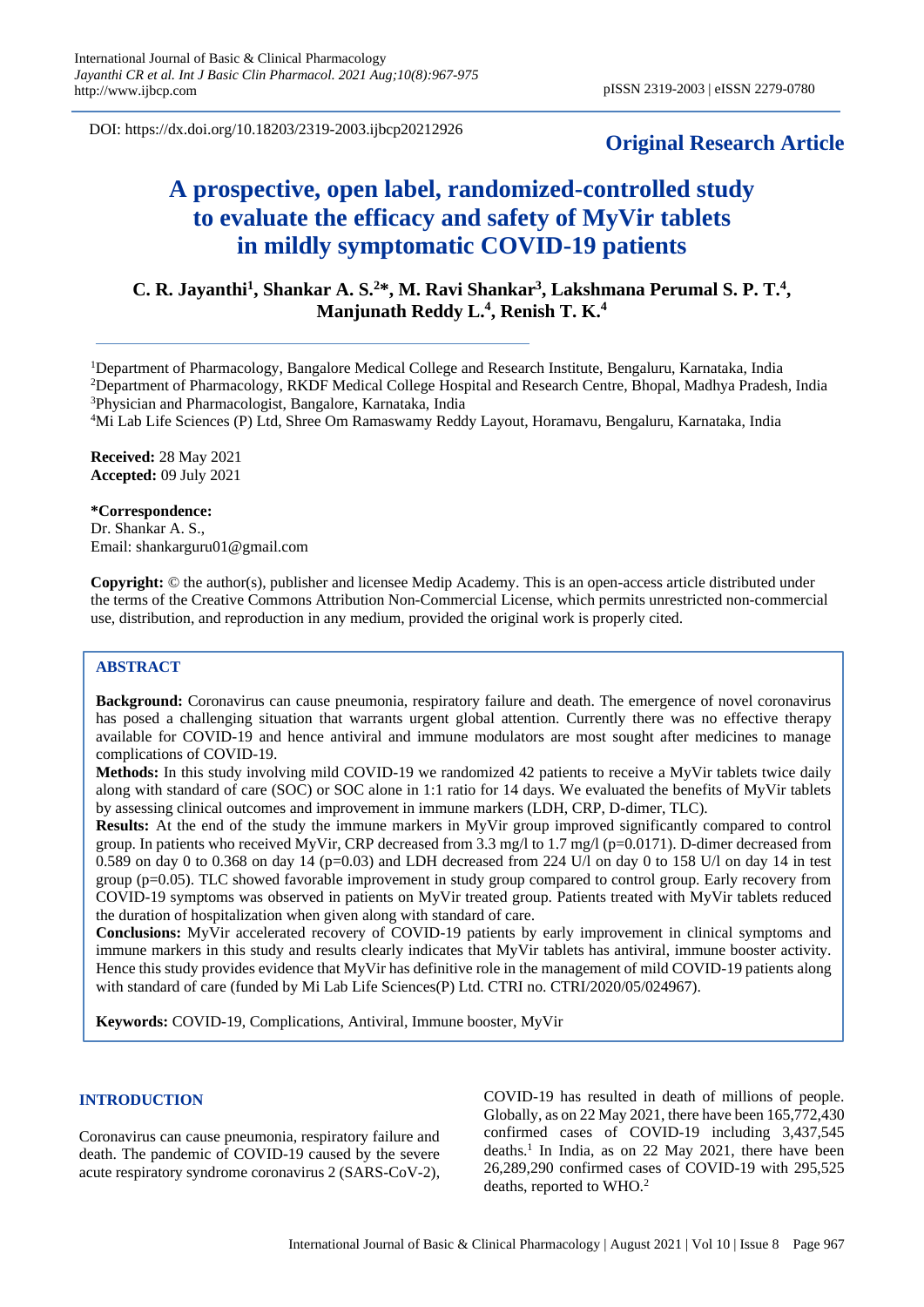The most common findings associated with severe disease are older age, higher inflammatory markers (CRP, Ddimer, LDH) on admission. The most common complications are sepsis, respiratory failure, acute respiratory distress syndrome (ARDS), cardiac injury and acute kidney injury. Although not completely understood, multiple pathophysiological mechanisms have been hypothesized for the cause of mortality in COVID-19. Respiratory failure (ARDS) occurs due to hyper inflammation (cytokine storm). Another plausible mechanism of respiratory failure is occlusion and microthrombosis in small pulmonary vessels. Secondary hemophagocytic lymphohistiocytosis (sHLH) is a hyper inflammatory condition characterized by hypercytokinemia with multi-organ failure. sHLH is usually triggered by viral infections and sepsis. Severe COVID-19 resembles sHLH characterized by cardinal features like fever, cytopenia, hyperferritinemia and increased interleukins. Significantly abnormal coagulation parameters were noted in people who succumbed to COVID-19, with higher levels of D-dimer and fibrin degradation products (FDP) and lower levels of the fibrinogen and AT levels. Increased levels of D-dimer are commonly reported in one third of patients with severe illness. Occlusion and micro-thrombosis formation in pulmonary small vessels in such patients have also been reported. The endothelial cell dysfunction, induced by infection, results in excess thrombin generation and fibrinolysis shutdown in patients with infection. In addition, hypoxia stimulates thrombosis through not only increasing blood viscosity, but also a hypoxia-inducible transcription factor-dependent signaling pathway.3,4

As of now, there is no effective/specific therapy available for COVID-19 although different experimental treatments with antiviral drugs and interferon are being used. Supportive therapy is the only resort to treat complicated COVID-19 cases and hence quest for novel drug continues. In view of this, complementary and alternative medicine (CAM) offers a plethora of interesting possibilities in patients. Herbs exhibit a diverse array of biological activities and can be effectively harnessed for managing pandemic flu. Potentially active herbs can serve as effective antiviral agents. The role of CAM for managing novel COVID-19 and the mode of action of these botanicals is presented here in an evidence-based approach that can be followed to establish their potential use in the management of corona virus pandemics.

#### *MyVir tablets*

MyVir tablets is a polyherbal formulation which is a potent combination of antivirals, antibacterials and antiinflammatory along immune modulating/boosting ingredients. These herbals are used for various infectious ailments from many centuries and with abundant literature evidences. Key herbs in MyVir includes *Andrographis paniculata*, *Azadirachta indica*, *Ocimum sanctum*, *Tinospora cordifolia*, *Allium sativum*, *Carica papaya*, *Curcuma longa*, *Cyperus rotundus*, *Zingiber offinale* and these are being used in the treatment of viral infections. The active principles in these herb extracts have antiviral and immune boosting activity and enhance the functioning of the immune system by stimulating certain cell types, such as macrophages, lymphocytes, natural killer (NK) cells, dendritic cells and eosinophils by mechanisms including modulation of cytokine secretion, immunoglobulin production, phagocytosis and macrophage activation. These herbs are used from many years for various infections including viral, bacterial and fungal infections in traditional medicine. Hence this clinical trial was conducted to evaluate the safety and efficacy of MyVir tablets in mildly symptomatic COVID-19 patients.

# *Mechanism of action of MyVir ingredients*

# *Andrographis paniculata*

The antiviral activity of the extract was determined by observing its ability on inhibiting virus load in A549 cells transfected with Simian retro virus (SRV) by real timepolymerase chain reaction (RT-PCR) analysis. The immunostimulant activity of extract was determined by its ability to induce lymphocytes cell proliferation using 3- (4,5-dimethylthiazol-2-yl)-2,5-diphenyltetrazolium bromide (MTT) assay.<sup>5</sup>

# *Tinospora cordifolia*

A variety of active components derived from the plant like alkaloids, steroids, diterpenoid lactones, aliphatics and glycosides have been isolated from the different parts of the plant body including root, stem and whole plant. The plant is of great interest to researchers across the globe because of its reported medicinal properties like antiinflammatory, antioxidant, anti-allergic, immunemodulatory activities.<sup>6</sup>

#### *Curcuma longa*

It has been demonstrated that curcumin as a plant derivative has a wide range of antiviral activity against different viruses. Inosine monophosphate dehydrogenase (IMPDH) enzyme due to rate-limiting activity in the *de novo* synthesis of guanine nucleotides is suggested as a therapeutic target for antiviral and anticancer compounds. Among the 15 different polyphenols, curcumin through inhibitory activity against IMPDH effect in either noncompetitive or competitive manner is suggested as a potent antiviral compound via this process.<sup>7</sup>

#### *Azadirachta indica*

Rich source of antioxidant and other valuable active compounds such as azadirachtin, nimbolinin, nimbin, nimbidin, nimbidol, salannin and quercetin. It shows antimicrobial role through inhibitory effect on microbial growth/potentiality of cell wall breakdown.8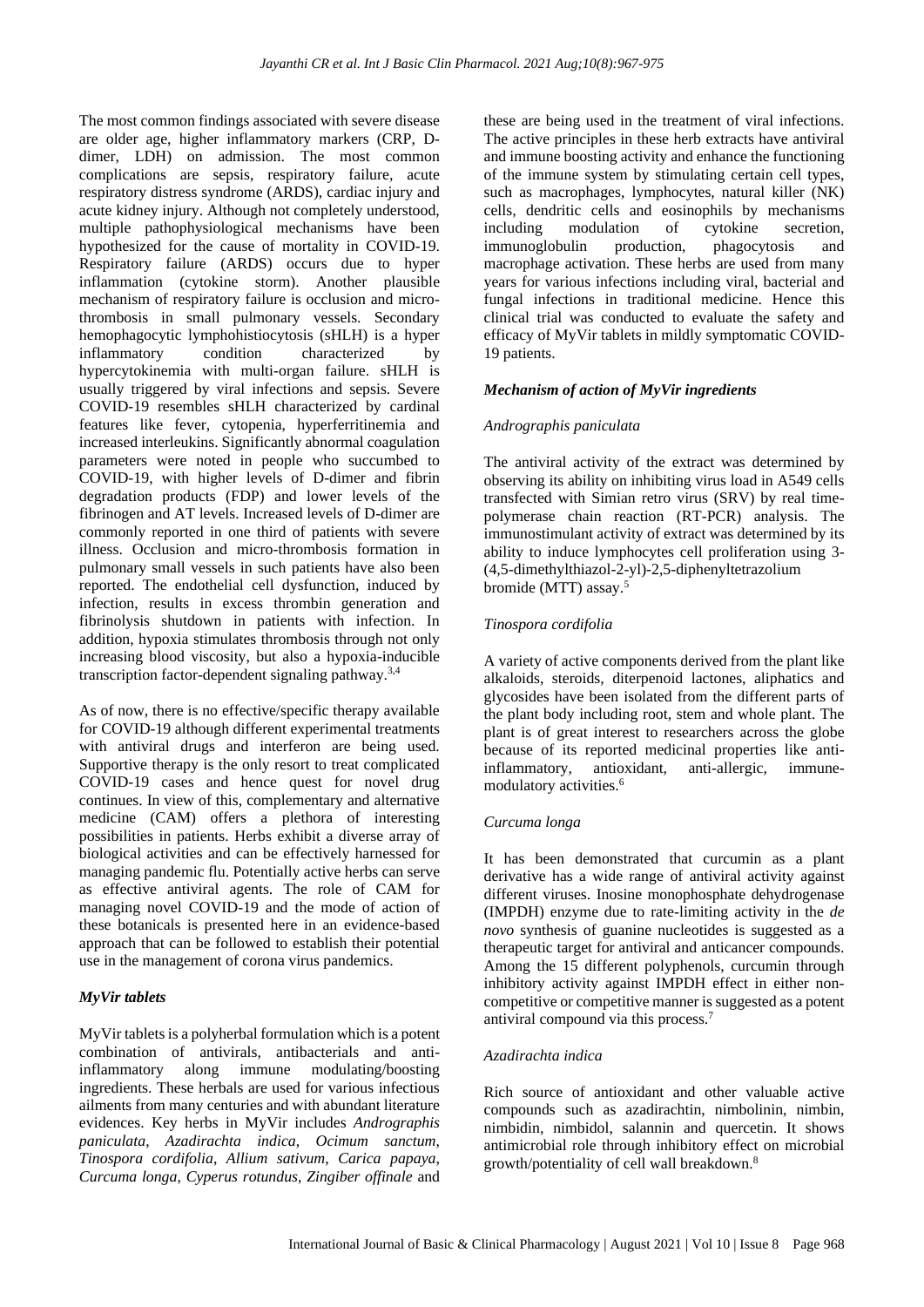#### *Ocimum sanctum*

The chemical composition of tulasi is highly complex containing many nutrients and other biological active compounds. Perhaps best known of many active compounds that have been identified and extracted are eugenol (an essential oil) and ursolic acid. Many scientific studies have indicated that *O. sanctum* has antioxidant, immune modulating, anti-inflammatory, antibacterial, antiviral, antifungal, antipyretic properties.<sup>9</sup>

# *Zingiber officinale*

The aqueous rhizome extract of *Z. officinale* showed antiinflammatory as well as anti-viral activity.<sup>10</sup>

#### *Cyperus rotundus*

The extract was tested on three viruses-HSV (herpes simplex-1 virus), polio (poliomyelitis-1 virus) and VSV (vesicular stomatitis virus). *C. rotundus* showed virucidal activity against HSV. Clinical trials and animal research support the use of the plant as an antibacterial, antiinflammatory, anti-pyretic agent.<sup>11</sup>

# *Allium sativum*

It was found that garlic extract with a good selectivity index (SI) has inhibitory effect on the virus penetration and proliferation in cell culture. Fresh garlic extract with allicin as the main active component of it has been shown to have antiviral activity *in vitro* and *in vivo*. Its beneficial effects may be due in part to sulfur-containing compounds such as allicine, diallyl disulfide, diallyl trisulfide that react with thiol groups of various enzymes which are critical for microorganism.12,13

# *Carica papaya*

The flavonoid quercetin with highest binding energy against NS2B-NS3 protease which is evident by the formation of six hydrogen bonds with the amino acid residues at the binding site of the receptor. The flavonoids from *C. papaya* have significant anti-viral activities.14,15

Based on the existing information we hypothesized that MyVir supplemented for 14 days would provide a remarkable improvement of Immunity in COVID-19 patients. The purpose of this study is to evaluate the efficacy and tolerability of MyVir in patients with COVID-19. MyVir contains various potential herbs that have been evaluated for their safety and efficacy against flu viruses and hence can prove to be useful to combat the novel COVID-19 pandemic.

# **METHODS**

This prospective, open label, randomized-controlled study was conducted in Bangalore medical college and research institute, Bengaluru, Karnataka, India, after approval from institutional ethics committee. The trial, which was sponsored by Mi Lab Life Sciences (P) Ltd was conducted in accordance with principles of the ICH-GCP guidelines. The trial has been registered in the clinical trial registry, India (CTRI registration number: CTRI/2020/05/024967).

All the 42 patients had positive results on testing for SARS-CoV-2 and presented with one or more mild symptoms. The investigators reviewed the symptoms, risk factors and other inclusion and exclusion criteria before enrollment. All the patients provided written informed consent. The study was initiated on 30 April 2020 and completed on 31 May 2020. These patients were randomized in 1:1 ratio into test group and control group of 21 each. All subjects completed the study and included in safety and efficacy analysis (N=21 in the test group and N=21 in the control group). Both the groups were managed with the SOC. In addition, the test group received MyVir tablets two times daily for 14 days. Standard of care included paracetamol, antihistamines, glucocorticoids, antibiotics, vitamin C and zinc supplements along with medication for co-morbid conditions like diabetes, hypertension, cardiac, thyroid ailments. The control group received standard of care treatment only. All the subjects were followed up for 14 days or end of treatment whichever is earlier. There was a telephonic visit on day 21 to monitor adverse events if any.

#### *Patients*

Inclusion criteria for this study included the age limit of 18-65 years and of either sex, who were willing to give consent to the study. Patients diagnosed with COVID-19 positive mild symptomatic patients (confirmed by RT-PCR) with uncomplicated upper respiratory infection having  $SpO<sub>2</sub>>94%$  in room air and having no evidence of hypoxaemia or breathlessness and who can take oral medicines were enrolled in this study. Patients with acute hypoxic respiratory failure, requiring intensive care unit (ICU) stay and who need mechanical ventilation were excluded from the study.

#### *Study procedures*

All the patients provided written informed consent and entered a 2 day screening period, during which the trial inclusion and exclusion criteria were checked and baseline information gathered including safety and efficacy parameters (LFT, RFT, LDH, CRP, D-dimer and TLC). After this screening, patients were randomly assigned to receive either SOC or SOC+MyVir tablets in 1:1 ratio. Patients were evaluated at day 1, 7 and 14 after randomization, with a focus on assessment of clinical symptoms and adverse events. Repeat assessment of safety and efficacy parameters (LFT, RFT, LDH, CRP, D-dimer and TLC) was done on day 14. Additional visit (telephonic) was scheduled at day 21 for adverse event monitoring. Simple randomization is followed in this study. The principal investigator was provided with the investigational products with the subject's code number.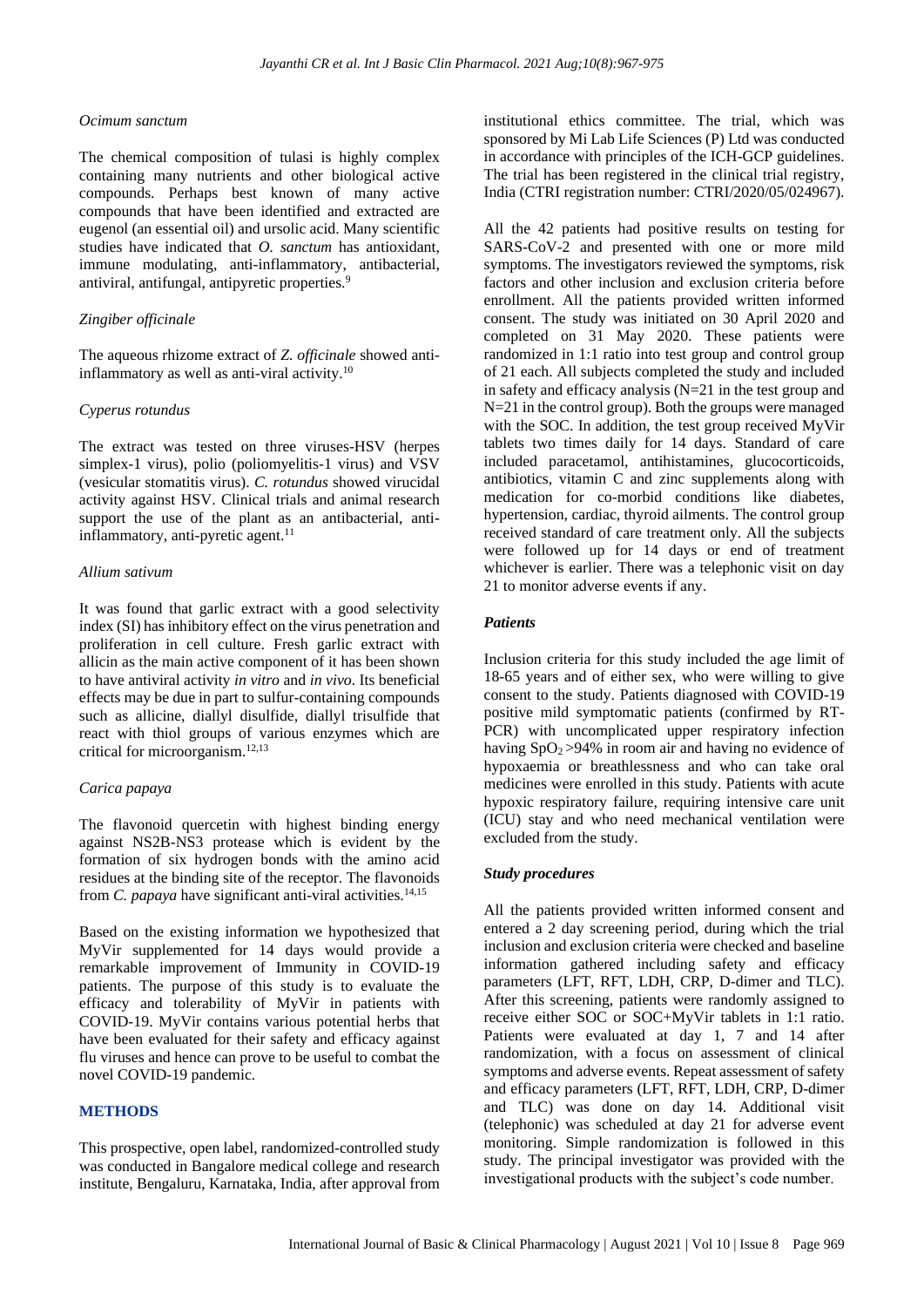#### *Outcomes*

Efficacy endpoints were improvement in the total leucocyte count (TLC), lactic dehydrogenase (LDH), Creactive protein (CRP) and D-dimer. Safety endpoints were adverse events (AEs), frequency and severity, number of subjects who discontinue study due to adverse events and changes in vital parameters and safety laboratory parameters. TLC, LDH, CRP, D-dimer and RT-PCR are monitored for improvement on day 0 and day 14. Renal function test (RFT) and liver functions test (LFT) are monitored on day 0 and day 14 for safety assessment. Along with the laboratory parameters patients were also monitored for vitals, physical examination and adverse events for safety in each visit.

#### *Statistical analysis*

t test was used separately for within control group (baseline versus visit 4) and within test group (baseline versus visit 4) for safety and efficacy analysis. P value <0.05 was considered as statistical significance for the study and p value  $\leq 0.001$  was considered as highly significant. Baseline characteristics were summarized as means and standard deviations, medians and interquartile ranges or percentages. Unless otherwise stated, all hypotheses will be tested at a significance level of 0.05 and 95% confidence interval.

# **RESULTS**

All the 42 subjects were distributed equally between the two groups. Total 27 male and 15 female subjects participated in the study. Mean age of participants was 37.5 years (Table 1).

#### *C-reactive protein (CRP)*

The CRP marker was found to be significantly increased in the initial phases of the infection for severe COVID-19 patients, also prior to indications of critical findings with CT.

#### **Table 1: Parameters.**

| <b>Parameters</b> | Test $(N=21)$ | Control $(N=21)$ | P value |  |  |
|-------------------|---------------|------------------|---------|--|--|
| Age (in years)    |               |                  |         |  |  |
| Mean (SD)         | 38            | 37               | 0.63    |  |  |
| Sex, $N$ (%)      |               |                  |         |  |  |
| Female            |               |                  |         |  |  |
| <b>Male</b>       | 14            |                  | 0.747   |  |  |

#### **Table 2: Mean CRP levels in mg/l.**

| <b>Days</b> | Test | $\blacksquare$     | P value*           |  |
|-------------|------|--------------------|--------------------|--|
| Day 0       | J.J  | J.U                |                    |  |
| Day 14      |      | າ າ<br>$J \cdot I$ | 0.017 <sub>1</sub> |  |

\*Data analyzed using Mann Whitney test; p<0.05 is considered statistically significant.

#### **Table 3: Mean LDH levels in U/l.**

| <b>Days</b>      | Test | ontrol | <b>P</b> value* |  |
|------------------|------|--------|-----------------|--|
| Day 0 (baseline) | 224  | 238    | 0.05            |  |
| Day 14           | 158  | 240    |                 |  |

\*Data analyzed using unpaired t test; p<0.05 is considered statistically significant.

#### **Table 4: Mean D-dimer levels per mg/l.**

| <b>Days</b> | <b>Test</b> | Control | P value* |  |
|-------------|-------------|---------|----------|--|
| Day 0       | 0.589       | 0.631   |          |  |
| Day 14      | 0.368       | 0.796   | 0.03     |  |

\*Data analyzed using unpaired t test; p<0.05 is considered statistically significant.

Importantly, CRP has been associated with disease development and is an early predictor for severe COVID-19 (Tan et al 2020). The increased CRP levels were likely due to COVID-19 related acute inflammatory pathogenesis during which multiple cytokines were released and their amount was associated with disease severity by Huang et al. <sup>22</sup> Hence CRP is an important lab parameter in assessing the severity of inflammation. In the present study mean CRP values in control group was 3.0 mg/l on day 0 and 3.7 mg/l on day 14. Mean CRP was 3.3 mg/l in test group on day 0 and 1.7 mg/l on day 14. Mean CRP levels reduced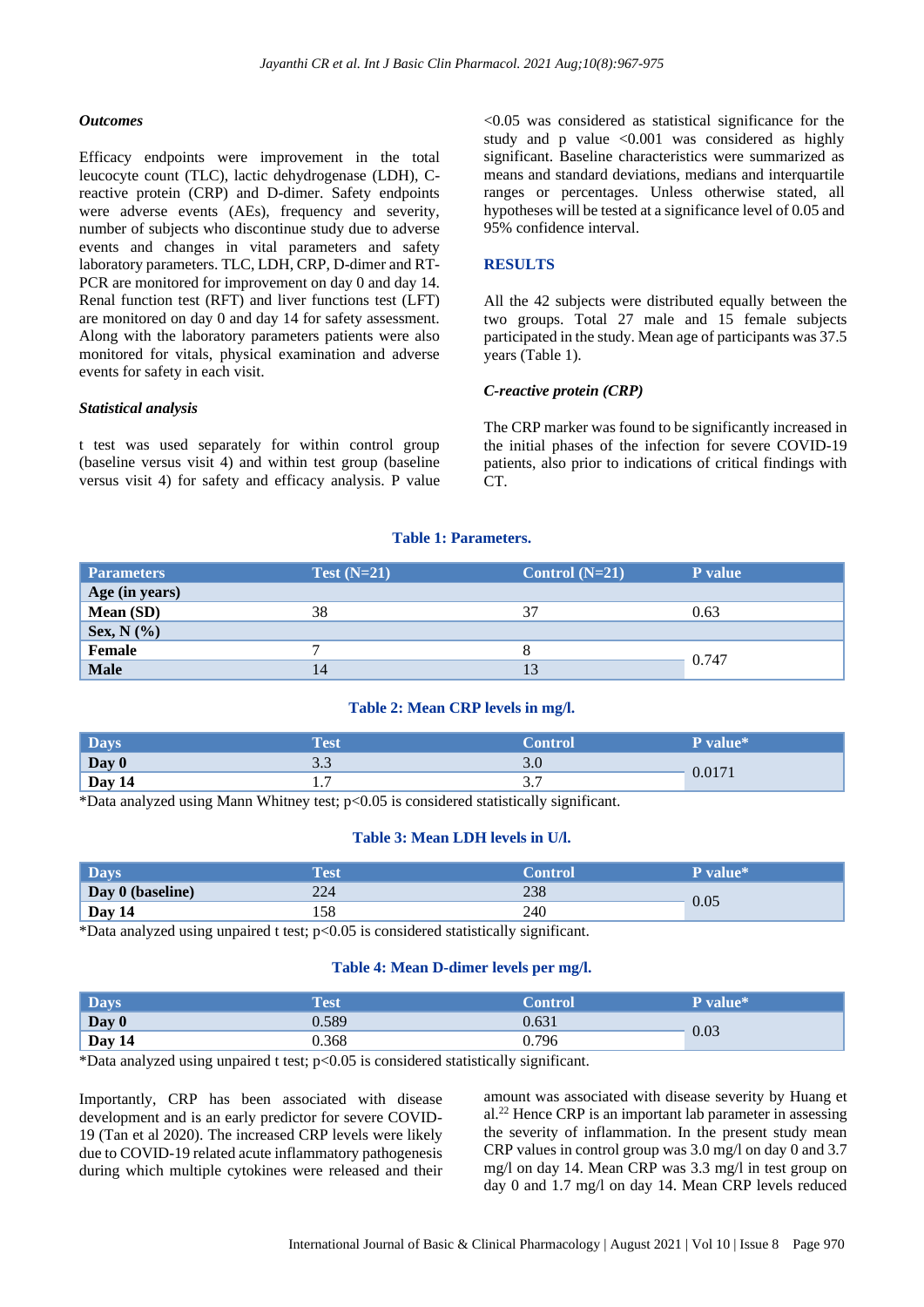significanctly in test group compared to control group and it was statistically significant. (p=0.0171) (Table 2) (Figure 1).

# *Lactic dehydrogenase (LDH)*

Severe infections may cause cytokine-mediated tissue damage and LDH release. Since LDH is present in lung tissue (isozyme 3), patients with severe COVID-19 infections can be expected to release greater amounts of LDH in the circulation as a severe form of interstitial

pneumonia, often evolving into acute respiratory distress syndrome is the hallmark of the disease. It was also one of the biomarkers most strongly associated with ARDS mortality by Henry et al and Shi et al. 19,20 Hence LDH is an important laboratory parameter in assessing the severity of tissue injury. In the present study mean LDH values in control group was 238 U/l on day 0 and 240 on day 14. Mean LDH was 224 U/l in test group on day 0 and 158 U/l on day 14. Mean LDH levels reduced significantly in test group compared to control group and it was not statistically significant (p=0.05) (Table 3) (Figure 2).

# **Table 5: Clinical features.**

| Sr.           |                 |                    | <b>Test group (MyVir+SOC)</b> |          |     |           | Control group (SOC) |                 |              |          |           |           |
|---------------|-----------------|--------------------|-------------------------------|----------|-----|-----------|---------------------|-----------------|--------------|----------|-----------|-----------|
| No.           | <b>Symptoms</b> | <b>Assessments</b> | Day<br>$\Omega$               | Day<br>4 | Day | Day<br>10 | Day<br>14           | Day<br>$\Omega$ | Day<br>4     | Day<br>⇁ | Day<br>10 | Day<br>14 |
|               | Fever           | Febrile            | 21                            | 10       | 5   | $\Omega$  | $\overline{0}$      | 21              | 11           | 9        | 3         | 1         |
| $^{\circ}$ 1. |                 | Afebrile           | $\theta$                      | 11       | 16  | 21        | 21                  | $\theta$        | 10           | 11       | 18        | 20        |
| <sup>2.</sup> | Cough           | $+$ /present       | 21                            | 12       | 6   |           | $\overline{0}$      | 21              | 14           | 11       | 6         | 2         |
|               |                 | $-\/$ absent       | $\theta$                      | 9        | 15  | 20        | 21                  | $\theta$        | $\mathbf{r}$ | 10       | 15        | 19        |
| 3.            | Sore throat     | $+$ /present       | 20                            | 10       | 5   | $\Omega$  | $\Omega$            | 20              | 12           | 8        | 3         |           |
|               |                 | $-\/$ absent       | $\theta$                      | 10       | 15  | 20        | 20                  | $\theta$        | 8            | 12       | 17        | 19        |
| 4.            | Mild            | $+$ /present       | 18                            | 5        | 2   | $\Omega$  | $\overline{0}$      | 17              | 12           | 10       | 7         | 7         |
|               | breathlessness  | $-\/absent$        | 2                             | 15       | 18  | 20        | 20                  | 3               | 8            | 10       | 13        | 13        |





**Figure 1: CRP in mg/l.**

# **Figure 2: Mean LDH levels in U/l.**





#### *D-dimer*

D-dimer is a marker of disseminated intravascular coagulation (DIC) and associated with worst prognosis. Recent literature data show that D-dimer values are frequently enhanced in patients with COVID-19, being variably observed in 36 to 43% of positive cases. D-dimer values are even higher in patients with severe COVID-19 than in those with milder forms and therefore, D-dimer measurement may be associated with evolution toward worse clinical picture, though serial measurement would not be easily feasible at present in COVID-19 patients by Lippi et al. <sup>27</sup> Notably, Tang et al also recently highlighted that the vast majority of COVID-19 patients who died during hospital stay fulfilled the criteria for diagnosing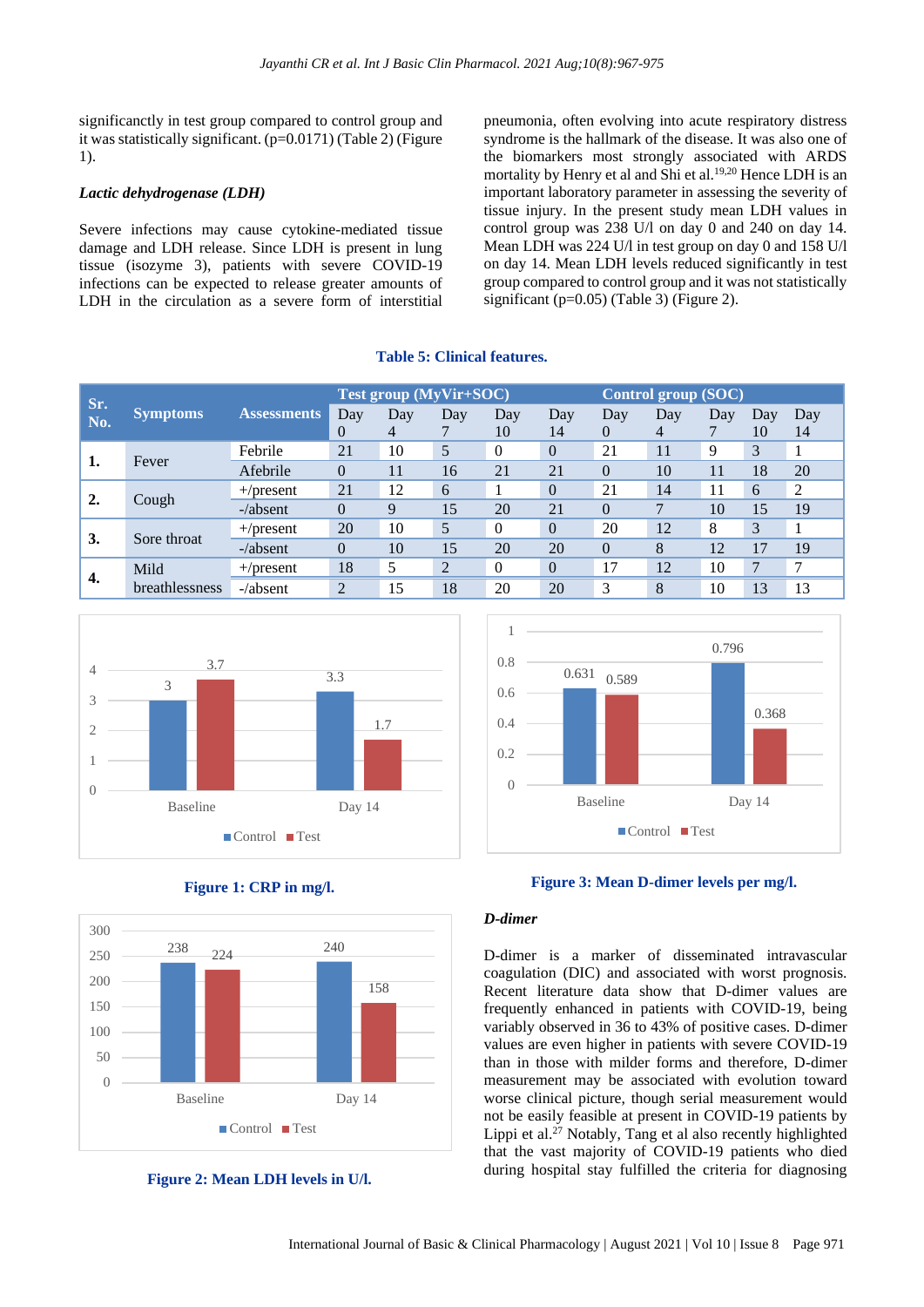disseminated intravascular coagulation (71.6 versus 0.6% in survivors). In the present study in test group mean Ddimer is 0.589 on day 0 and 0.368 on day 14. In control group mean D-dimer is 0.630 on day 0 and 0.796 on day 14. Mean D-dimer values reduced significantly in test group compared to control group at day 14 and it is statistically significant (p=0.03) (Table 4) (Figure 3).

#### *Total leucocyte count*

Lymphopenia (lymphocyte count  $\langle 1 \cdot 0 \times 109 \rangle /1$ )<sup>3</sup> and inflammatory cytokine storm are typical laboratory abnormalities observed during highly pathogenic coronavirus infections such as the SARS-CoV-2 and the Middle East respiratory syndrome coronavirus (MERS-CoV) infections and are believed to be associated with disease severities by Chen et al.<sup>23</sup>

Recent studies have also reported decreases in the counts of lymphocytes (e.g. CD4+ T cell, CD8+ T cell) in the peripheral blood and increases in serum inflammatory cytokine levels (e.g. IL-6) in COVID-19 patients by Qin et al, Chen et al and Wang et al. 23,24,26 Total leucocyte count is a marker to assess the immune response in the viral infections. In the present study there was no lymphopenia in study group however 4 patients in control group had lymphopenia.

# *Clinical features*

MyVir demonstrated significant improvement in clinical symptoms including fever, cough, sore throat, mild breathlessness as early as day 4 and most of the patients were clinically free of symptoms by day 7-10. Early recovery from signs and symptoms was observed in more than 75% of the patients in test group when compared to control group.<sup>15</sup> There was also decrease in the duration of hospitalisation in patients treated with MyVir tablets (Table 5).

# *Safety results*

Vitals including temperature, systolic and diastolic blood pressure, pulse rate, heart rate and respiratory rate measured and recorded at all the visits. The safety laboratory parameters RFT and LFT were within normal limits at screening and on day 14. There was no clinically significant abnormality observed in test and control group subjects inferring the active product is safe for administration. There were 4 adverse events (2 nausea, 1 head ache, 1 stomach upset) observed for four different subjects in test group which were categorized as mild to moderate in severity with none of the events were judged to be related to study product in the investigator's opinion. In control group there were 5 adverse events of mild severity (3 gastritis and 2 nausea) observed. None of the patients discontinued study due to adverse events. All the adverse events were managed clinically by routine measures.

#### **DISCUSSION**

In this study we examined safety and efficacy of MyVir in mild COVID-19 patients. Safety assessment was done throughout the study period. Few patients in both groups experienced adverse effects of mild to moderate in severity with none of the events were judged to be related to study product in the Investigator's opinion. None of the patient discontinued the study due to adverse events. Liver function has been identified as an important predictor for COVID-19 patient mortality. A recent study suggested that SARS-CoV-2 may directly bind to ACE2-positive cholangiocytes and therefore, liver abnormalities in COVID-19 patients may be due to cholangiocyte dysfunction and other causes such as drug induced and systemic inflammatory response-induced liver injuries.<sup>16</sup> Regarding the specific and dynamic pattern of liver injury parameters, Lei et al in a wide retrospective multicenter study involving a COVID-19 cohort-derived data set of 5771 patients, reported that AST is strongly associated with mortality risk compared to other parameters, reflecting liver injury.<sup>17</sup> In present study liver function parameters were within normal limits at screening and on day 14. And renal functions were also normal at the end of study period.

Severe infections may cause cytokine-mediated tissue damage and LDH release. Since LDH is present in lung tissue (isozyme 3), patients with severe COVID-19 infections can be expected to release greater amounts of LDH in the circulation as a severe form of interstitial pneumonia, often evolving into ARDS is the hallmark of the disease. It was also one of the biomarkers most strongly associated with ARDS mortality.18,19 Hence LDH is an important laboratory parameter in assessing the severity of tissue injury. In the present study mean LDH levels reduced significantly in test group compared to control group and it was statistically significant.

The CRP is an important prognostic marker and found to be significantly increased in the initial phases of the infection for severe COVID-19 patients also prior to indications of critical findings with CT. Importantly, CRP has been associated with disease development and is an early predictor for severe COVID-19.<sup>20</sup> The increased CRP levels were likely due to COVID-19 related acute inflammatory pathogenesis during which multiple cytokines were released and their amount was associated with disease severity.<sup>21</sup> Hence CRP is an important lab parameter in assessing the severity of inflammation. In the present study Mean CRP levels reduced significantly in test group compared to control group from day 0 to day 14 and it was statistically significant.

D-dimer is a marker of DIC and associated with worst prognosis. Recent literature data show that D-dimer values are frequently enhanced in patients with COVID-19, being variably observed in 36 to 43% of positive cases. D-dimer values are even higher in patients with severe COVID-19 than in those with milder forms and therefore, D-dimer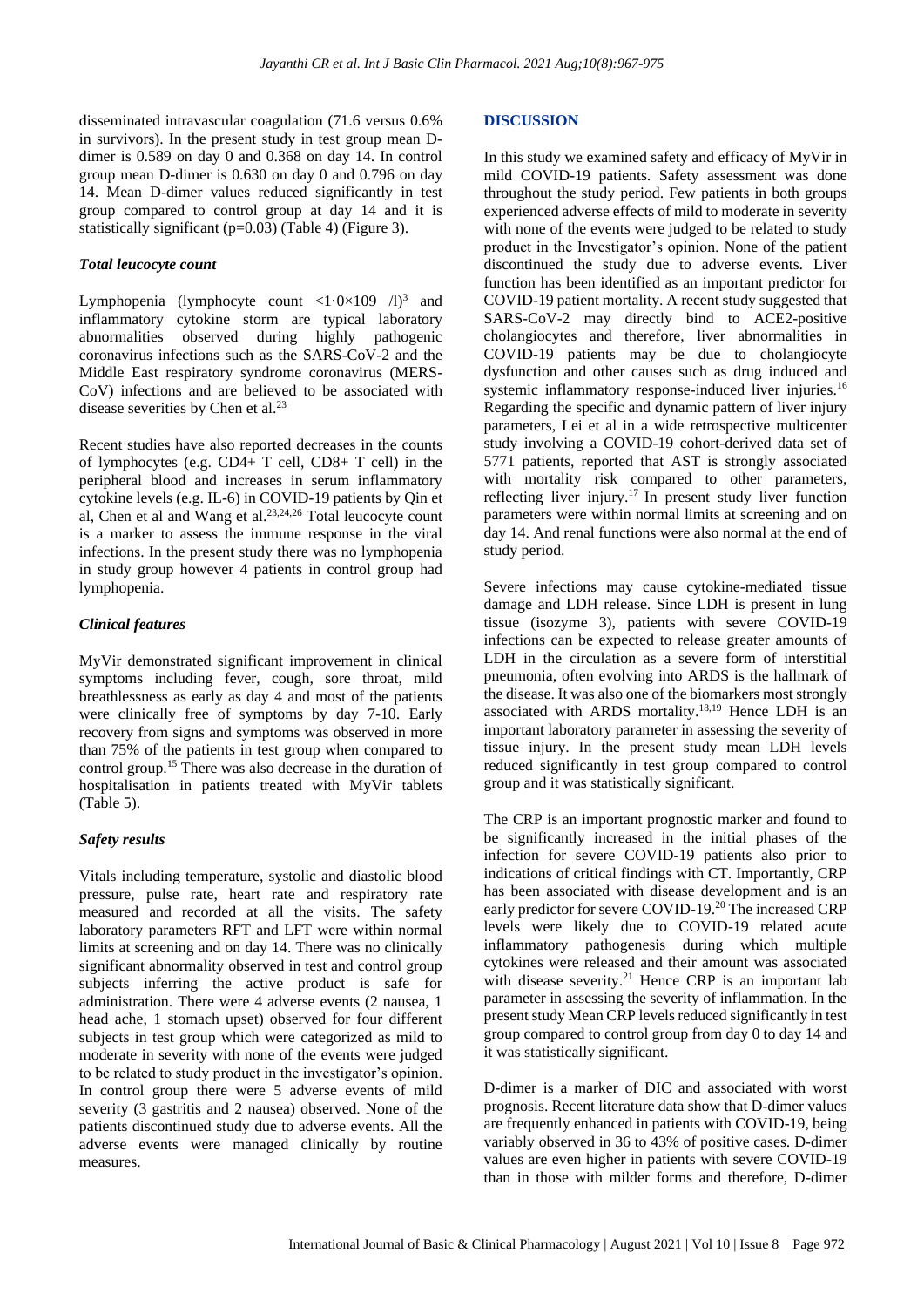measurement may be associated with evolution toward worse clinical picture in COVID-19 patients.<sup>26-30</sup> Notably, Tang et al also recently highlighted that the vast majority of COVID-19 patients who died during hospital stay fulfilled the criteria for diagnosing DIC (71.6 versus 0.6% in survivors). In the present study mean D-dimer values reduced significantly in test group compared to control group at the end of therapy (day 14) and it is statistically significant.

Lymphopenia (lymphocyte count  $\langle 1 \cdot 0 \times 109 \rangle /1$ )<sup>3</sup> and inflammatory cytokine storm are typical laboratory abnormalities observed during highly pathogenic coronavirus infections such as the SARS-CoV-2 and the MERS-CoV infections and are believed to be associated with disease severities.<sup>22</sup> Recent studies have also reported decreases in the counts of lymphocytes (e.g. CD4+ T cell, CD8+ T cell) in the peripheral blood and increases in serum inflammatory cytokine levels (e.g. IL-6) in COVID-19 patients.23-25 Total leucocyte count is a marker to assess the immune response in the viral infections. In the present study none of the patients in test group had low TLC whereas 4 patients in control group had low TLC count.

MyVir demonstrated significant improvement in clinical symptoms including fever, cough, sore throat, mild breathlessness as early as day 4 and most of the patients were clinically free of symptoms by day 7-10. Early recovery from signs and symptoms was observed in more than 75% of the patients in test group when compared to control group.<sup>15</sup> Early clinical resolutions is associated with early clearance of virus and reduce the chances of viral spread among the primary and secondary contacts. There was also decrease in the duration of hospitalisation in patients treated with MyVir tablets.

#### *Impact of COVID-19 complications*

COVID-19 patients experience high levels of proinflammatory cytokines and often progress to ARDS and require mechanical ventilation.<sup>31,32</sup> ARDS may cause permanent scarring of the lung tissue resulting in respiratory problems that persist long after recovery. Between 33 and 75% of patients with COVID-19 require mechanical ventilation, often for weeks at a time. Those on ventilators are more prone to respiratory infections, which, in turn, predispose patients to further harm and risk of permanent lung damage. COVID-19 infection is also associated with high rates of extra-pulmonary complications that may continue to incur morbidity, disability and delayed mortality in survivors. These include cardiac injury, acute ischemic or hemorrhagic stroke, neurological deficits, acute kidney injury including the need for dialysis and liver injury. The thromboembolic complications of COVID-19 such as pulmonary embolism, stroke and other microinfarctions can cause a wide range of permanent organ damage. Independent of ARDS, severe pneumonia has been associated with increased risk of incident heart disease both in the immediate aftermath of the infection and in later years.<sup>33</sup> In hospitalised COVID-

19 patients it was observed that with increasing hospitalization time requiring ICU/ventilator support and managing post covid complications increased the overall cost of COVID-19 management and financial burden to the patient. Effective COVID-19 treatment strategies may lower costs and increase the effectiveness of resource allocation.<sup>34</sup>

None of the patients in present study progressed to severe COVID-19 at the end of study. MyVir has significantly reduced pro inflammatory markers including CRP, LDH and D-dimer which are known to cause cytokine storm and thromboembolic events leading to post COVID-19 complications. MyVir demonstrated significant improvement in clinical symptoms as early as day 4 and 75% of the patients were clinically free of symptoms by day 7-10 which is significant compared to control group. This early resolution of clinical symptoms correlates with early viral clearance and reduced duration of hospitalization. Thus in this COVID-19 study MyVir improved COVID-19 clinical features and immune markers significantly compared to the control group.

#### **CONCLUSION**

The aim of the present study was to evaluate safety and efficacy of MyVir tablets in mildly symptomatic COVID-19 patients. MyVir has demonstrated an excellent safety and efficacy profile in mildly symptomatic COVID-19 patients along with standard of care. MyVir tablets administered patients demonstrated significant improvement in clinical symptoms and early recovery in more than 75% of the patients in test group within 7-10 days when compared to control group. MyVir when administered orally for a period of 14 days in mildly symptomatic COVID-19 patients demonstrated significant antiviral activity and improvement in immune markers including CRP, LDH and D-dimer. This clearly indicates that MyVir tablets when administered orally along with standard of care has definitive role in the management of mildly symptomatic COVID-19 patients.

# **ACKNOWLEDGEMENTS**

Authors are thankful to all the patients and staff of Bangalore medical college and research institute, Krishna Bengaluru, Karnataka, India.

*Funding: Funded by Mi Lab Life Sciences(P) Ltd, 81 & 82, Shree Om Ramaswamy Reddy Layout, Horamavu, Bengaluru, Karnataka*

*Conflict of interest: None declared*

*Ethical approval: All the study related documents were reviewed by ethics committee-Bangalore medical college and research institute, Bangalore. The study was approved on 18/04/2020 and the study was conducted in compliance with part 56 of title 21 of the code of federal regulations (CFR) and international conference on harmonization (ICH) guidelines. The aforementioned ethics committee was registered under CDSCO with registration number ECR/302/Inst/KA/2013/RR-20*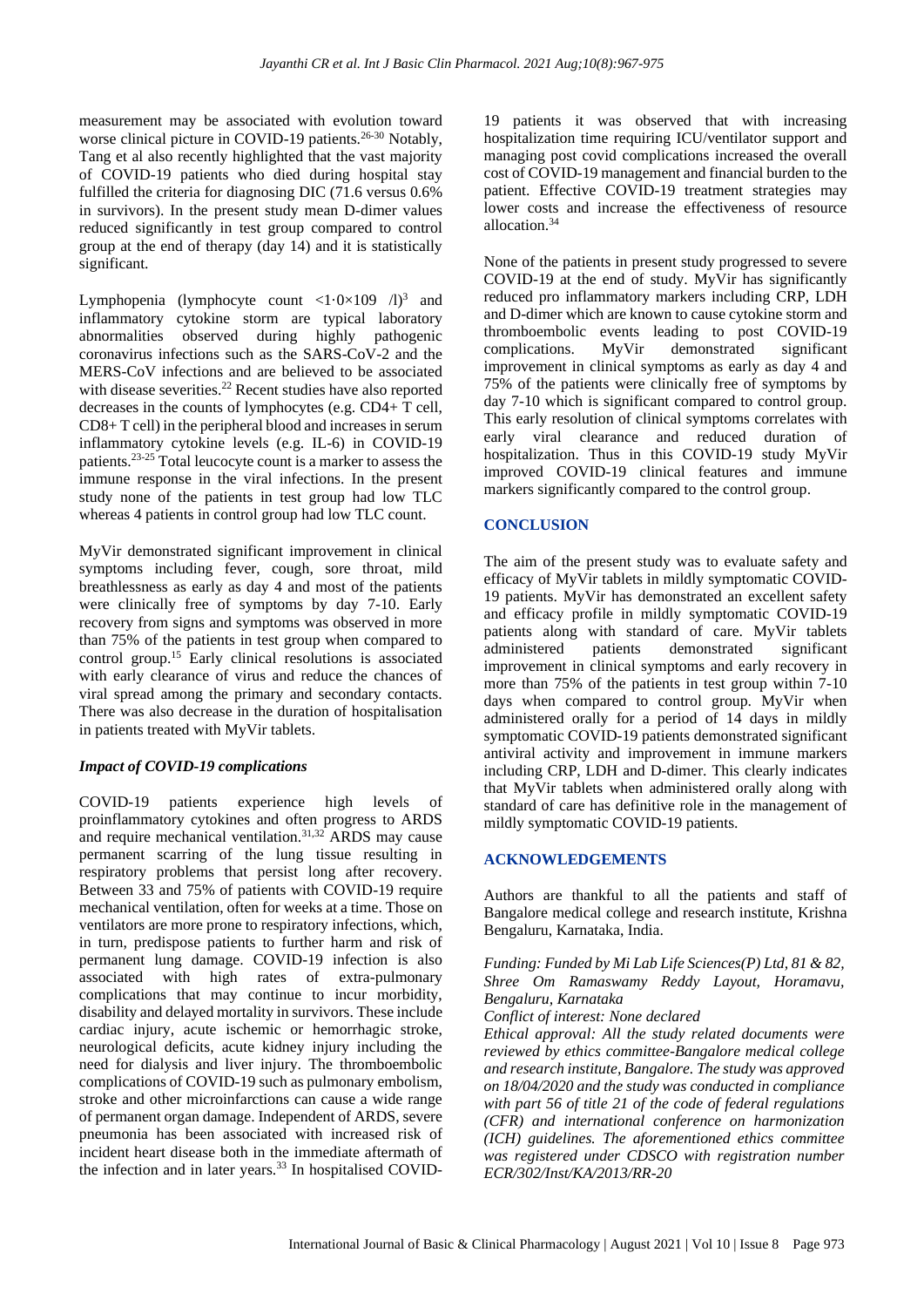#### **REFERENCES**

- 1. WHO. Fact sheet: WHO Coronavirus (COVID-19) Dashboard Overview, 2021. Available at: https://covid19.who.int/. Accessed on 23 May 2021.
- 2. WHO. Fact sheet: Global India, 2021. Available at: https://covid19.who.int/region/searo/country/in. Accessed on 23 May 2021.
- 3. Tang N, Li D, Wang X, Sun Z. Abnormal coagulation parameters are associated with poor prognosis in patients with novel coronavirus pneumonia. J Thromb Haemost. 2020;18(4):844-7.
- 4. Levi M, Poll T. Coagulation and sepsis. Thromb Res. 2017;149:38-44.
- 5. Churiyah Pongturulan OB, Roofani E, Tarwadi. Antiviral and immunostimulant activities of Andrographis paniculata. Hayati J Biosci. 2015;22(2):67-72.
- 6. Chowdhury P. In silico investigation of phytoconstituents from Indian medicinal herb *Tinospora cordifolia* (giloy) against SARS-CoV-2 (COVID-19) by molecular dynamics approach. J Biomol Struct Dyn. 2020:1-18.
- 7. Moghadamtousi SZ, Kadir HA, Hassandarvish P, Tajik H, Abubakar S, Zandi K. A Review on Antibacterial, Antiviral, and Antifungal Activity of Curcumin. Biomed Res Int. 2014;2014:186864.
- 8. Alzohairy MA. Therapeutics role of *Azadirachta indica* (neem) and their active constituents in diseases prevention and treatment. Evid Based Complement Alternat Med. 2016;2016:7382506.
- 9. Cohen MM. Tulsi-Ocimum sanctum: a herb for all reasons. J Ayurveda Integr Med. 2014;5(4):251-9.
- 10. Kaushik S, Jangra G, Kundu V, Yadav JP, Kaushik S. Anti-viral activity of *Zingiber officinale* (ginger) ingredients against the chikungunya virus. Virusdisease. 2020;31(3):270-6.
- 11. Kamala A, Middha SK, Karigar CS. Plants in traditional medicine with special reference to *Cyperus rotundus* L.: a review. 3 Biotech. 2018;8(7):309.
- 12. Rouf R, Uddin SJ, Sarker DK, Islam MT, Ali ES, Shilpi JA, et al. Antiviral potential of garlic (*Allium sativum*) and its organosulfur compounds: a systematic update of pre-clinical and clinical data. Trends Food Sci Technol. 2020;104:219-34.
- 13. Weber ND, Andersen DO, North JA, Murray BK, Lawson LD, Hughes BG. In vitro virucidal effects of *Allium sativum* (garlic) extract and compounds. Planta Med. 1992;58(5):417-23.
- 14. Senthilvel P, Lavanya P, Kumar KM, Swetha R, Anitha P, Bag S, et al. Flavonoid from *Carica papaya* inhibits NS2B-NS3 protease and prevents Dengue 2 viral assembly. Bioinformation. 2013;9(18):889-95.
- 15. Sharma N, Mishra KP, Chanda S, Bhardwaj V, Tanwar H, Ganju L, et al. Evaluation of anti-dengue activity of Carica papaya aqueous leaf extract and its role in platelet augmentation. Arch Virol. 2019;164(4):1095-110.
- 16. Xiao AT, Tong YX, Gao C, Zhu L, Zhang YJ, Zhang S. Dynamic profile of RT-PCR findings from 301

COVID-19 patients in Wuhan, China: a descriptive study. J Clin Virol. 2020;127:104346.

- 17. Chai X, Hu L, Zhang Y, Han W, Lu Z, Ke A, et al. Specific ACE2 expression in cholangiocytes may cause liver damage after 2019-nCoV infection. BioRxiv. 2020.
- 18. Pan L, Mu M, Yang P, Sun Y, Wang R, Yan J, et al. Clinical characteristics of COVID-19 patients with digestive symptoms in Hubei, China: a descriptive, cross-sectional, multicenter study. Am J Gastroenterol. 2020;115(5):766-73.
- 19. Henry BM, Oliveira MHSD, Benoit S, Plebani M Lippi G. Hematologic, biochemical and immune biomarker abnormalities associated with severe illness and mortality in coronavirus disease 2019 (COVID-19): a meta-analysis. Clinic Chem Lab Med (CCLM). 2020;58(7).
- 20. Shi J, Li Y, Zhou X, Zhang Q, Ye X, Wu Z, et al. Lactate dehydrogenase and susceptibility to deterioration of mild COVID-19 patients: a multicenter nested case-control study. BMC Med. 2020;18:168.
- 21. Tan W, Zhao X, Ma X, Wang W, Niu P, Xu W, et al. A novel coronavirus genome identified in a cluster of pneumonia cases-Wuhan, China 2019-2020. China CDC Weekly. 2020;2(4):61-2.
- 22. Huang C, Wang Y, Li X, Ren L, Zhao J, Hu Y, et al. Clinical features of patients infected with 2019 novel coronavirus in Wuhan, China. Lancet. 2020;395(10223):497-506.
- 23. Chen N, Zhou M, Dong X, Qu J, Gong F, Han Y, et al. Epidemiological and clinical characteristics of 99 cases of 2019 novel coronavirus pneumonia in Wuhan, China: a descriptive study. Lancet. 2020;395(10223):507-513.
- 24. Qin C, Zhou L, Hu Z, Zhang S, Yang S, Tao Y, et al. Dysregulation of immune response in patients with coronavirus 2019 (COVID-19) in Wuhan, China. Clin Infect Dis. 2020;71(15):762-8.
- 25. Khan S, Ali A, Shie H, Siddique R, Shabana, Nabif G, et al. COVID-19: clinical aspects and therapeutics responses. Saudi Pharmaceut J. 2020;28(8):1004-8.
- 26. Ge H, Wang X, Yuan X, Xiao G, Wang C, Deng T, et al. The epidemiology and clinical information about COVID-19. Eur J Clin Microbiol Infect Dis. 2020:1- 9.
- 27. Lippi G, Mattiuzzi C, Bovo C, Plebani M. Current laboratory diagnostics of coronavirus disease 2019 (COVID-19). Acta Biomed. 2020;91(2):137-45.
- 28. Mishra Y, Pathak BK, Mohakuda SS, Sen S, Singh R, Singh AR. Relation of D-dimer levels of COVID-19 patients with diabetes mellitus. Diabetes Metab Syndr. 2020;14(6):1927-30.
- 29. Rostami M, Mansouritorghabeh H. D-dimer level in COVID-19 infection: a systematic review. Expert Rev Hematol. 2020:1-11.
- 30. Vidali S, Morosetti D, Cossu E, Luisi MLE, Pancani S, Semeraro V, et al. D-dimer as an indicator of prognosis in SARS-CoV-2 infection: a systematic review. ERJ Open Res. 2020;6(2):00260-2020.